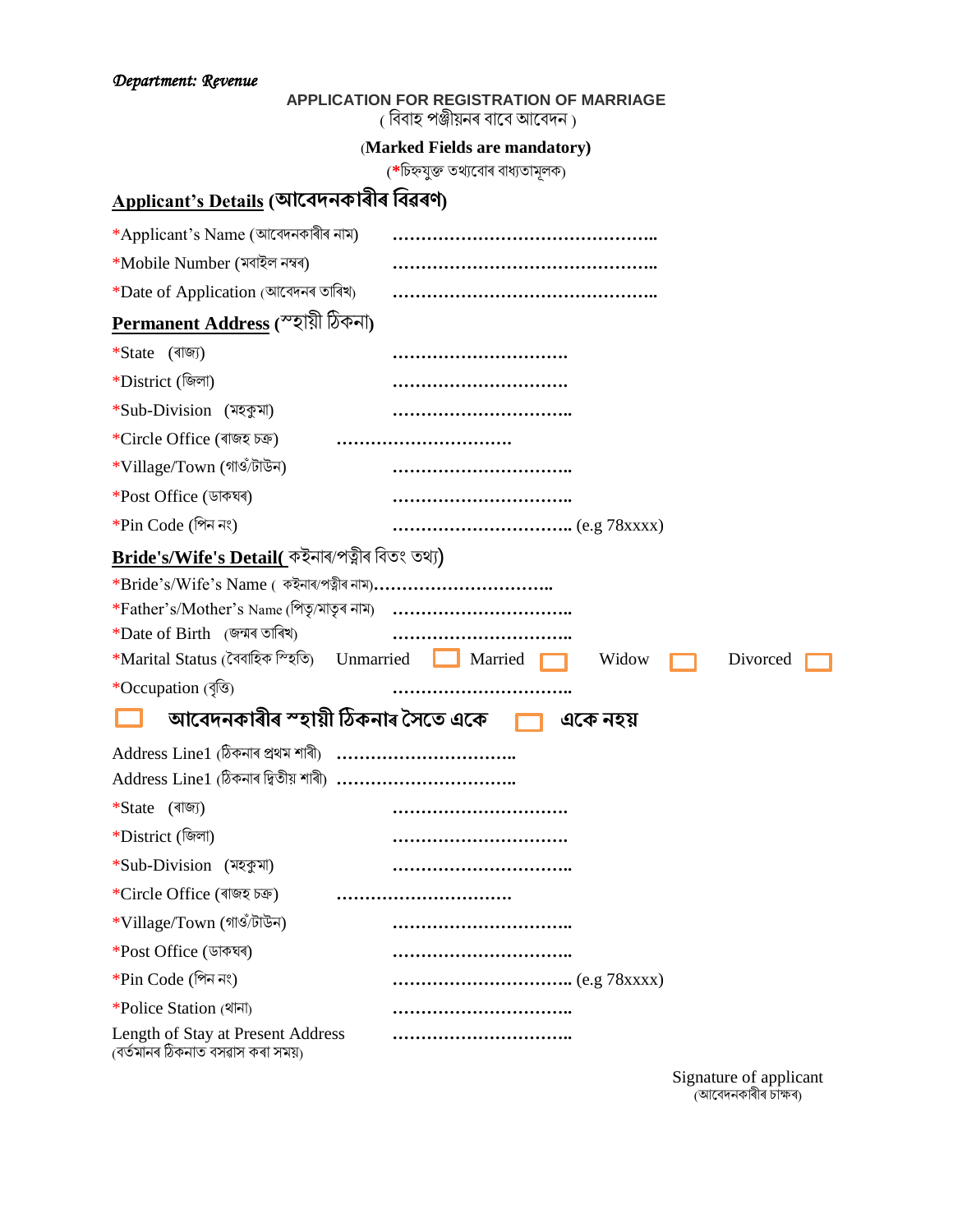#### **APPLICATION FOR REGISTRATION OF MARRIAGE**

( বিবাহ পঞ্জীয়নৰ বাবে আবেদন )

| <u>Bridegroom's/Husband's Detail (</u> দৰাৰ/পতিৰ বিতং তথ্য)              |                   |  |
|--------------------------------------------------------------------------|-------------------|--|
| *Bridegroom's / Husband's Name(দৰাৰ নাম)                                 |                   |  |
|                                                                          |                   |  |
| *Date of Birth (জন্মৰ তাৰিখ)                                             |                   |  |
| * Marital Status (বৈবাহিক ম্হিতি) Unmarried <b>in America in America</b> | Widow<br>Divorced |  |
| *Occupation((বৃত্তি)                                                     |                   |  |
| আবেদনকাৰীৰ স্হায়ী ঠিকনাৰ সৈতে একে                                       | একে নহয়          |  |
|                                                                          |                   |  |
| Address Line1 (ঠিকনাৰ দ্বিতীয় শাৰী)                                     |                   |  |
| *State (ৰাজ্য)                                                           |                   |  |
| *District (জিলা)                                                         |                   |  |
| *Sub-Division (মহকুমা)                                                   |                   |  |
| *Circle Office (ৰাজহ চক্ৰ)                                               |                   |  |
| *Village/Town (গাওঁ/টাউন)                                                |                   |  |
| *Post Office (ডাকঘৰ)                                                     |                   |  |
| $*Pin Code ($ গিন নং)                                                    |                   |  |
| *Police Station (शन)                                                     |                   |  |
| Length of Stay at Present Address<br>(বৰ্তমানৰ ঠিকনাত বসৱাস কৰা সময়)    |                   |  |
| <u>Marriage Details(</u> বিবাহৰ বিতং তথ্য)                               |                   |  |
| *Marriage Date (বিবাহৰ তাৰিখ)                                            |                   |  |
| *Marriage Time (বিবাহৰ সময়)                                             |                   |  |
| *Marriage Location (বিবাহৰ স্হান)                                        |                   |  |
| Witnesses Details(সাক্ষীৰ বিতং তথ্য)                                     |                   |  |

| Witness $1$ (প্ৰথম সাক্ষী)          |  |  |
|-------------------------------------|--|--|
| $*W$ itness Name(সাক্ষীৰ নাম)       |  |  |
| *Relationship(সম্বন্ধ)              |  |  |
| Address Line1 (ঠিকনাৰ প্ৰথম শাৰী)   |  |  |
| Address Line2(ঠিকনাৰ দ্বিতীয় শাৰী) |  |  |
| *State (ৰাজ্য)                      |  |  |
| *District(জিলা)                     |  |  |
| *Sub-Division (মহকুমা)              |  |  |
| *Circle Office(ৰাজহ চক্ৰ)           |  |  |
| *Village/Town(গাওঁ/টাউন)            |  |  |
| *Post Office(ডাকঘৰ)                 |  |  |
| *Pin Code(পিন নং)                   |  |  |
| *Police Station(शन)                 |  |  |